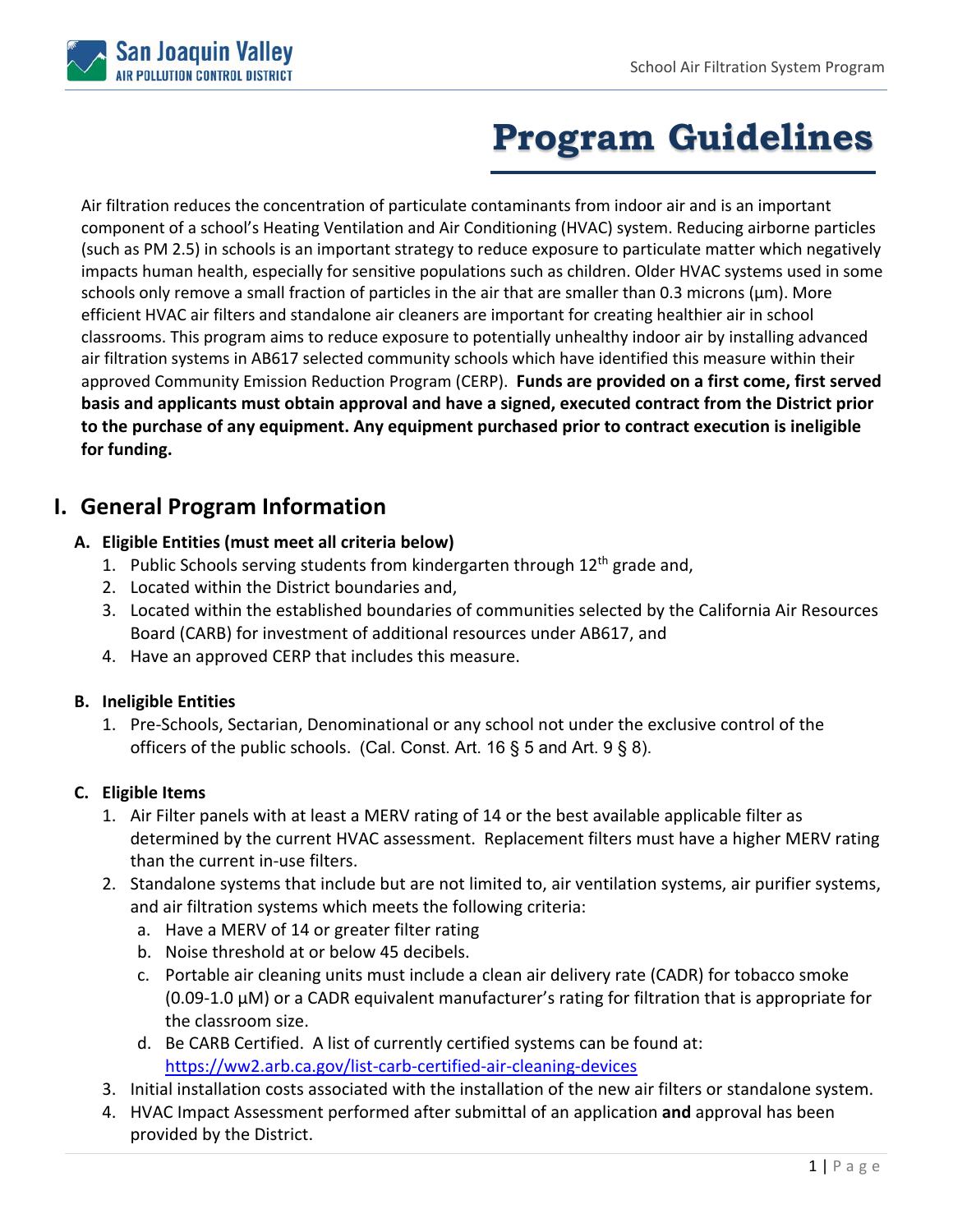

a. Assessments performed prior to application submittal date can be used to satisfy the HVAC Impact Assessment requirement identified in section III(A) of these guidelines, but are not eligible for reimbursement.

## **II. Funding**

| <b>Type of Equipment</b>      | <b>Funding Amount</b> |
|-------------------------------|-----------------------|
| Air Filters Panels            | Up to $100\%$         |
| <b>Standalone Systems</b>     | Up to $90\%$          |
| Initial installation costs    | Up to $100\%$         |
| <b>HVAC</b> Impact Assessment | Up to $100\%$         |

**A.** For Air Filter Panels, funding is provided to purchase the number of air filters panels sufficient to last up to 5 years. Filters must be purchased and reimbursement requested within 2 years from the execution date of the contract with the District.

# **III. Project Criteria**

### **A. The applicant must meet the following eligibility requirements:**

- 1. An impact assessment must be conducted by the equipment owner or an HVAC engineer to ensure that the new filtration will not adversely affect the existing HVAC system(s). The assessment must include the following:
	- a. HVAC information such as type of system and associated MERV rating filter.
	- b. Estimated hours of use (based on normal duty‐cycle) and maintenance downtime.
	- c. Number of classrooms and students per classroom where air filtration is to be upgraded.
	- d. Size (length, width, and height) of each room to be upgraded.
	- e. Potential increase in energy costs for the new filtration (annual kilowatt-hr \* dollars / kW-hr = annual cost).
	- f. If available, the total ventilation  $(m_3/hr)$  for old and new air filtration systems.
- 2. Applicant must maintain the equipment in a manner suitable for the type of air filtration equipment selected.
- 3. The project life represents the amount of time in which the applicant will be required to submit annual reports. The Project life is as follows:
	- a. Standalone system five (5) years.
	- b. Air Filter Panels one (1) year.
- 4. Annual reports will be mailed to the applicant starting 12 months from the first purchase of new equipment as identified on the final sales invoice submitted with the reimbursement request and will include the following information:
	- a. Estimated number of hours of use, and number of people in the room during use.
	- b. Statement of any performance issues that occurred with the funded equipment as well as maintenance issues
- 5. Participants can re-apply for funding, if available, and use the prior HVAC assessment if the prior assessment is still applicable.

## **IV. Documentation**

The following documentation must be submitted with each application.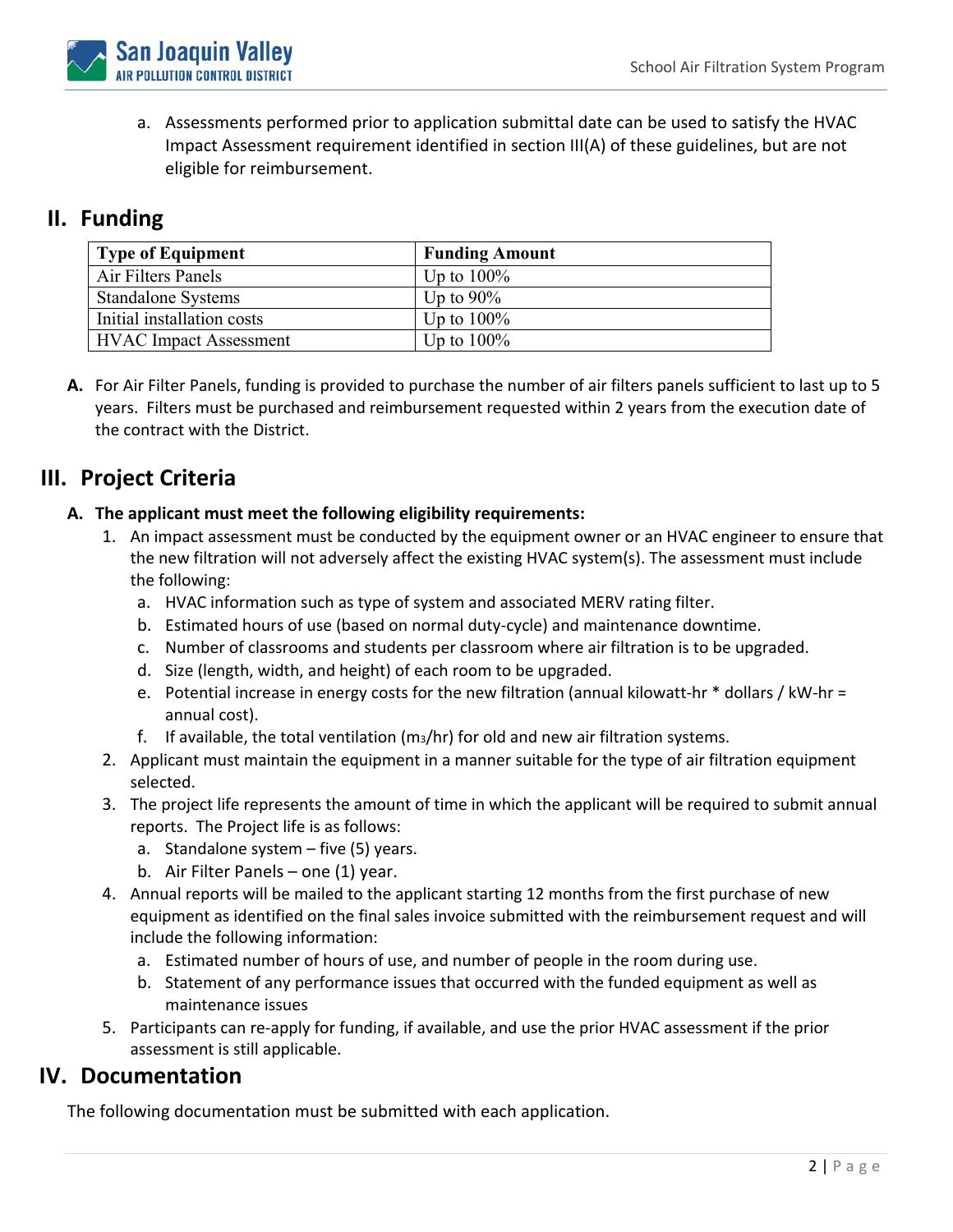

- **A. Copy of a quote** for the selected new equipment and should represent the type and style of equipment you would like to purchase.
	- 1. For Air Filter Panels the quote should identify:
		- a. Brand
		- b. Filter size,
		- c. Number of filters
		- d. MERV rating
		- e. Price per filter
	- 2. For Stand Alone systems the quote should identify
		- a. Type (ventilation, filtration, purification, other)
		- b. Make & model
		- c. MERV rating
		- d. Noise Threshold
		- e. Price per unit
- **B. Copy of an HVAC Impact Assessment Form** (if already completed)
- **C. Copy of Resolution** from the school district governing board authorizing the submittal of the application and identifying the individual authorized to implement the project, or other documentation signed by a duly authorized official with authority to make financial decisions.
- **D. Completed IRS Form W‐9**

## **V. Application, Contract and Payment Process**

### **Funds are not guaranteed until a contract has been issued and executed.**

- **A.** All applications received will be subject to a review process, which will include verification of all of the following:
	- 1. Applicant's eligibility to participate in the Program,
	- 2. Proposed project is consistent with these Guidelines.
- **B.** If the application is incomplete, a letter and/or an email will be sent to the applicant indicating the reason(s).
- **C.** If the application is ineligible, it will be canceled and a letter will be sent to the applicant indicating the reason(s).
- **D.** Contracts will be issued on a first come, first served basis until program funds are exhausted.
	- 1. Contracts are offered via DocuSign unless requested otherwise.
	- 2. A contract is not considered Executed until all signatures have been obtained
	- 3. A copy of the fully signed contract will be emailed to the applicant upon execution.
- **E.** Payments from the District shall be made directly to the participant named on the contract upon receipt of a completed Claim for Payment packet submitted by the participant to the District.